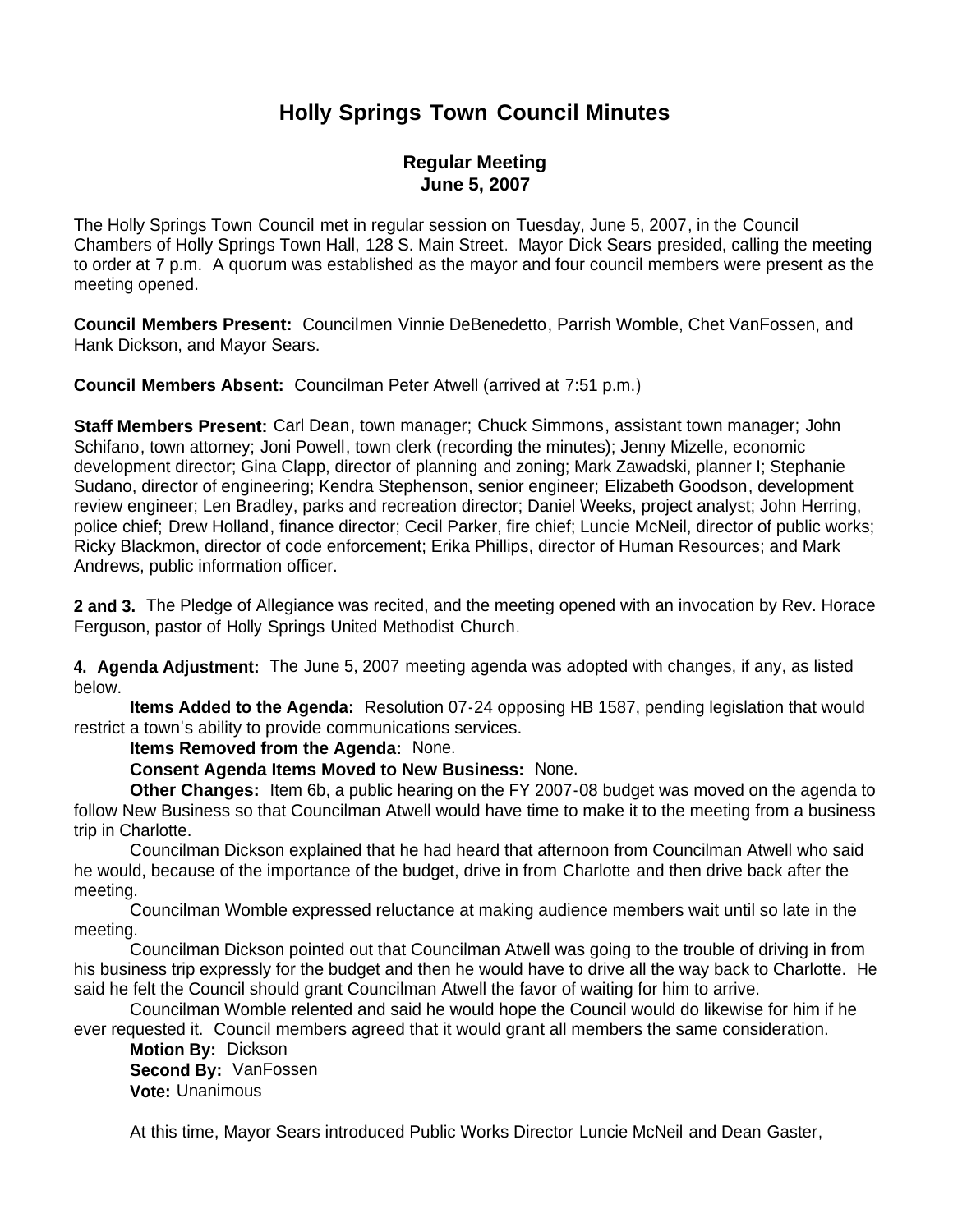executive director for the North Carolina Rural Water Association. Mr. Gaster presented Mr. McNeil with a Legislative Award recognizing Mr. McNeil's years of efforts to convince federal legislators to adopt laws and fund programs to benefit North Carolina's smaller communities and water systems.

**5. Public Comment --** At this time, an opportunity was provided for members of the audience who had registered to speak to address the Council on any variety of topics not listed on the night's agenda. The following input was recorded:

Gerald Holleman, 5625 Easton Street – Mr. Holleman addressed the Council on the topic of land owned by Progress Energy.

**6a. Public Hearing: Annexation Ordinance A07-04 -** Mr. Zawadski said the Town has received a petition for voluntary annexation of approximately 65.14 acres located at the intersections of NC Hwy. 55 Bypass, Avent Ferry Road, Ralph Stephens Loop Road and South Main Street. The petition meets all the statutory requirements for annexation.

With that explanation completed, Mayor Sears opened the public hearing to accept input. The following comments were recorded: None.

There being no input, the public hearing was closed.

 **Action:** The Council approved a motion to adopt Annexation Ordinance A07-04 annexing approximately 65.14 acres owned by Stephens Properties Limited Partnership, and more particularly described as Wake County PINs: 0648.08-88-9184; 0648.08-88-0524; 0648.08-78-6081; 0648.12-97-5411; and 0648.08-78-9458, into the corporate limits of the Town of Holly Springs.

 **Motion By:** VanFossen **Second By:** Dickson **Vote:** Unanimous. A c*opy of Ordinance A07-04 is incorporated into these minutes as addendum pages.*

**6b. Public Hearing: Proposed FY 2007-08 Budget –** This item was moved on the agenda to follow Item 8e.

**6c. Public Hearing: Closing a Portion of Main Street –** Mr. Schifano said the Town has received a request to abandon unused road right-of-way located between NC Hwy. 55 Bypass and property owned by MSS Development, LLC (developers of Main Street Square.) The right-of-way formerly served the Town as a portion of Main Street, but was unused by NCDOT with the alignment of the Hwy. 55 Bypass. Recently, NCDOT abandoned the right-of-way, assigning it to the Town's jurisdiction.

Mr. Schifano said staff recommends closure/abandonment of the described length of right-of-way with property transfers to adjacent property owners as prescribed by law.

 With that explanation completed, Mayor Sears opened the public hearing to accept input. The following comments were recorded: None.

There being no input, the public hearing was closed.

 **Action:** The Council approved a motion to adopt Resolution 07-20, a street closing order for a portion of former Main Street near its intersection with the NC 55 Bypass.

 **Motion By:** Womble **Second By:** VanFossen **Vote:** Unanimous.

A c*opy of Resolution 07-20 is incorporated into these minutes as addendum pages.*

**6d. Public Hearing: Reclaimed Water Project –** Ms. Stephenson said that a public hearing is required by the funding agency for the Town's planned reclaimed water project. The Town received a \$750,000 State and Tribal Assistant Grant (STAG) for this project several years ago and completed an engineering report and environmental assessment. The North Carolina Division of Water Quality Construction Grants and Loan Division has completed its review of the Town's proposal.

 Ms. Stephenson said the Town Council's approval of the project and authorization to proceed with the grant application is the final step before the Environmental Protection Agency reviews the project and issues an environmental permit – Finding of No Significant Impact (FONSI) -- for the project.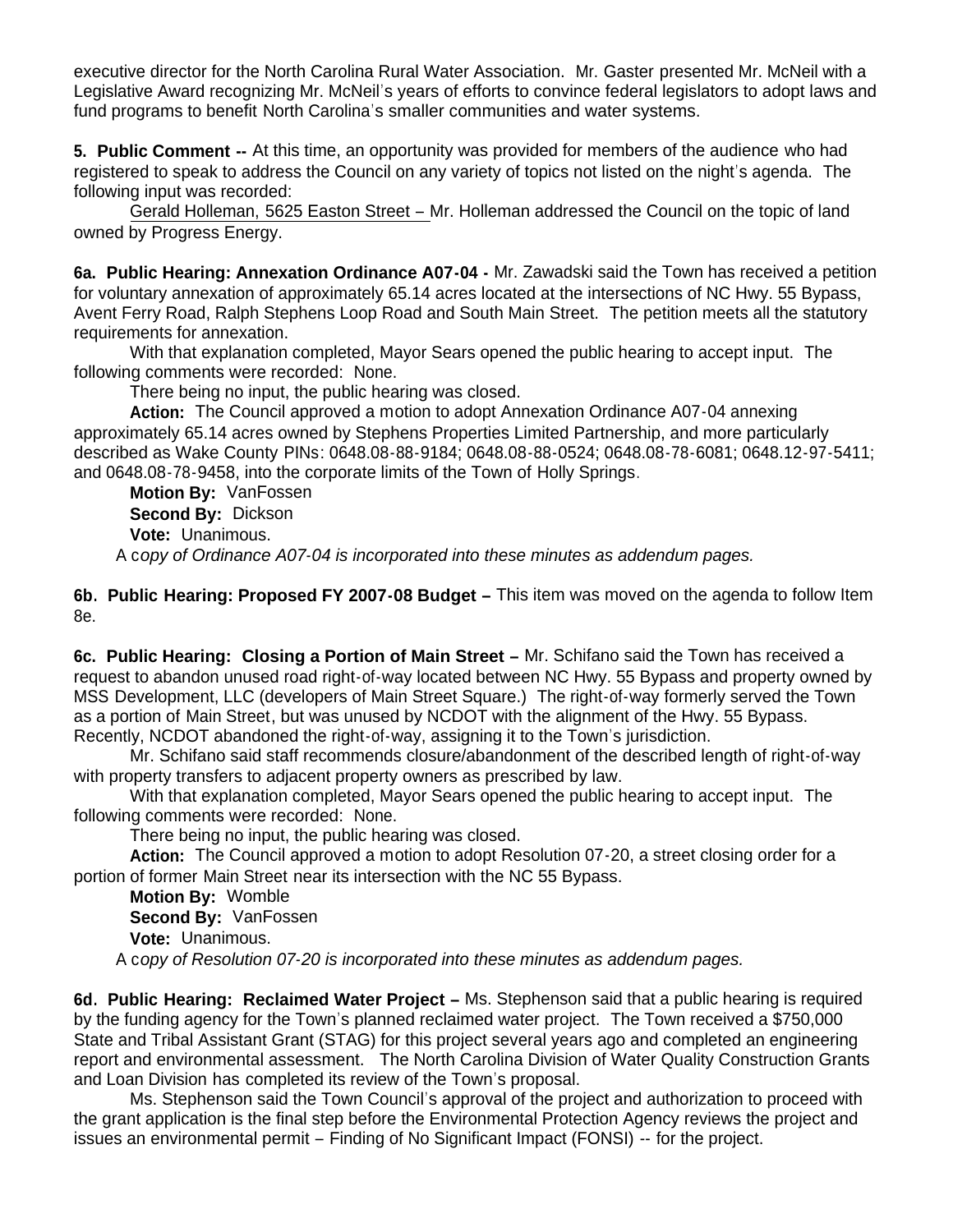Ms. Stephenson introduced Mike Schlesher of Davis-Martin-Powell, the town's consultant on the project, who addressed the Council, giving an overview of the project.

With that explanation completed, Mayor Sears opened the public hearing to accept input. The following comments were recorded:

Van Crandall, 4813 Salem Ridge Road – Mr. Crandall said he was curious to understand the percentage of reclaimed water that would be used on a per project basis. He said he also wondered if the electrical cost of pumping the reclaimed water had been figured into cost projections. He also asked who pays that electrical bill and how much would it be.

He said he wonders why the main users of the reclaimed water would not also pay for the off-site infrastructure of the system.

There being no further input, the public hearing was closed.

 **Action:** The Council approved a motion to adopt Resolution 07-21 supporting the reclaimed water project and authorizing the Town to proceed with grant application processes.

 **Motion By:** VanFossen **Second By:** Womble **Vote:** Unanimous.

A c*opy of Resolution 07-21 is incorporated into these minutes as an addendum page.*

**7. Consent Agenda:** The Council approved a motion to approve all items on the Consent Agenda. The motion carried following a motion by Councilman Dickson, a second by Councilman DeBenedetto and a unanimous vote. The following actions were affected:

 7a. Minutes - The Council approved minutes of the Council's regular meetings held on May 1 and 15, 2007.

 7b. Park and Recreation Advisory Committee Appointments – The Council approved to appoint Gerald Holleman to fill a vacancy on the Parks and Recreation Advisory Committee with a term expiring June 30, 2009; and to reappoint Jeff Buser for a term beginning July 1, 2007 and ending on June 30, 2010.

 7c. Resolution 07-22 – The Council adopted Resolution 07-22 reinstating mandatory observance of the Town's annual water conservation season. A c*opy of Resolution 07-22 is incorporated into these minutes as addendum pages.*

7d. Budget Amendment, \$12,500 – The Council adopted an amendment to the FY 2006-07 budget in the amount of \$12,500 to allocate funds from ticket sales to cover contract services at Holly Springs Cultural Center. A c*opy of budget amendment is incorporated into these minutes as an addendum page.*

 7e. Budget Amendment, \$125 – The Council adopted an amendment to the FY 2006-07 budget in the amount of \$125 to accept a Wake County equipment grant for the fire department. A c*opy of the budget amendment is incorporated into these minutes as an addendum page.*

7f. Budget Amendment \$6,800 - The Council adopted an amendment to the FY 2006-07 budget in the amount of \$6,800 to allocate insurance proceeds for the police and fire departments. A c*opy of budget amendment is incorporated into these minutes as an addendum page.*

 7g. Budget Amendment, \$7,325 – The Council adopted an amendment to the FY 2006-07 budget in the amount of \$7,325 to allocate funds from the N.C. Governor's Highway Safety and the Wake County School Resource Officer programs. A c*opy of budget amendments is incorporated into these minutes as an addendum page.*

 7h. Budget Amendments, \$18,700 – The Council adopted amendments to the FY 2006-07 budget in the amount of \$18,700 and awarded the contract to Kimley-Horn for the design and other services for a traffic light at the intersection of Sunset Lake Road and Optimist Farm Road. A c*opy of budget amendments and contract are incorporated into these minutes as addendum pages.*

 7i. Budget Amendments, \$21,450 – The Council adopted amendments to the FY 2006-07 budget in the amount of \$21,450 and award contract to Kimley-Horn for the design and other services for a traffic light at the intersection of Avent Ferry Road and Cass Holt Road. A c*opy of the budget amendments and contract are incorporated into these minutes as addendum pages.*

 7j. Transportation Priorities to CAMPO – The Council endorsed a list of transportation needs for submittal to the Capital Area Metropolitan Planning Organization.

 7k. Resolution 07-23 – The Council adopted Resolution 07-23 declaring certain real property to be surplus to the needs of the Town. A c*opy of Resolution 07-23 is incorporated into these minutes as an*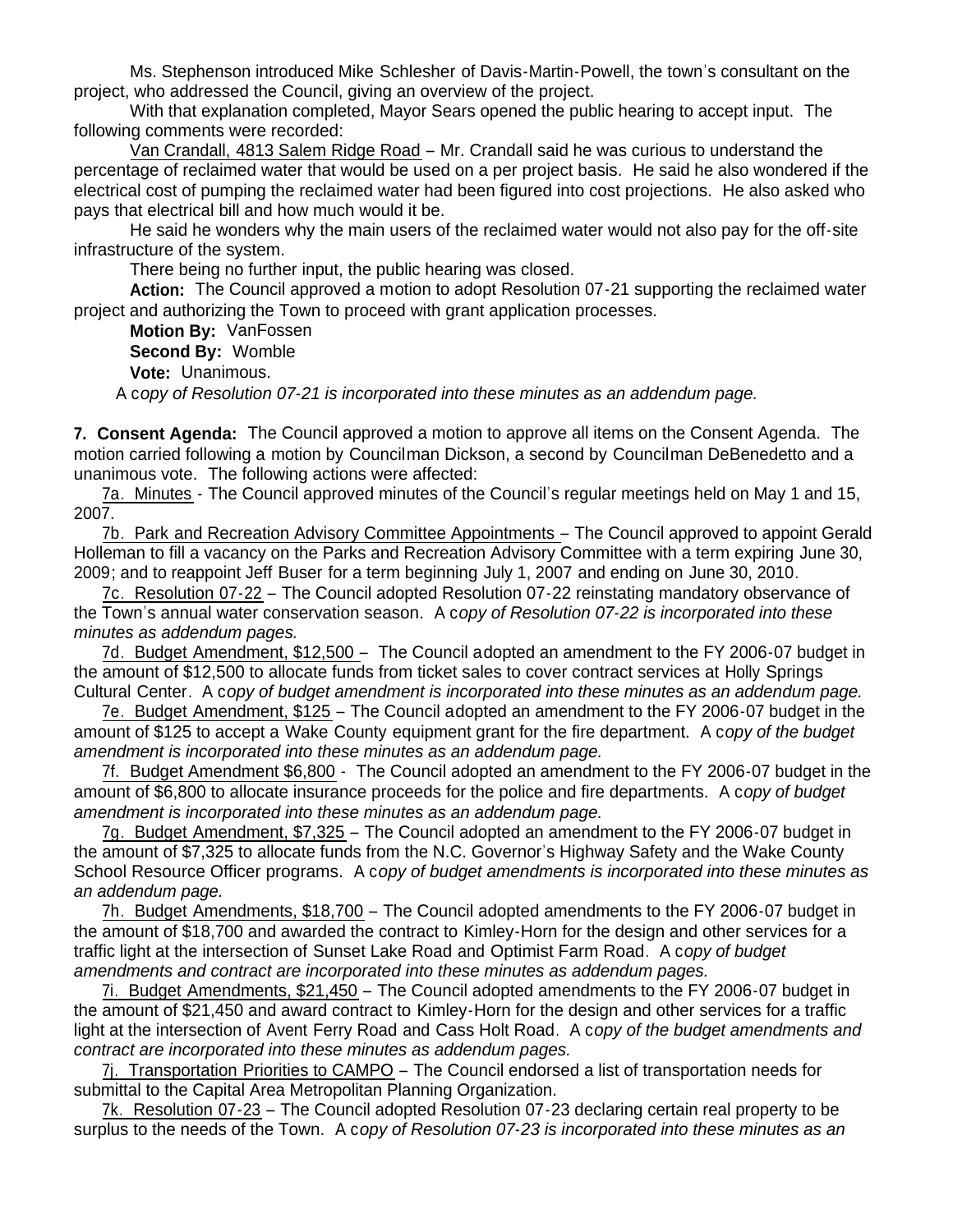#### *addendum page.*

 7l. Resolution 07-24 – The Council adopted Resolution 07-24 opposing HB 1587, pending legislation that would restrict a town's ability to provide communications services.

**8a. Parkside Village, Phase 3, 07-MAS-01** – Mr. Zawadski said the Town has received a request for a preliminary subdivision plan for Parkside Village Phase 3. This project was granted vested rights on August 2, 2005 to develop under the zoning regulations that were in place at the time of original approval, April 1998. This means this project will follow the zoning regulations for the old TN: Traditional Neighborhood district.

He said the proposed subdivision contains 11 single-family lots located on 2.6 acres at a density of 4.21 units per acre. The subdivision would be accessed from the existing Waterpoint Road, located off of Grigsby Avenue. A perimeter landscape buffer and sidewalks on both sides of the street are proposed to match the previous phases.

Mr. Zawadski said the applicants are asking for two engineering exceptions. Staff has had several discussions and has received additional information from the developer and engineer in considering their requests that requirements for road improvements for Grigsby Avenue and waterline installation along the property frontage be waived. Staff maintains, however, that constructing these improvements would be best for the Town.

Mr. Zawadski said that staff and the Planning Board recommend approval of the site plan.

 Don Mizelle, Stafford Land Company – Mr. Mizelle addressed the Council to clarify the developer's request. He said the developer had widened Grigsby Avenue along the project's property frontage in previous phases. With this phase, he explained, the developer is being required to do much more than is usually requested.

At this time, 7:51 p.m., Councilman Atwell arrived.

Mr. Mizelle went on to say that the developer is asking that the scope of the improvements be more commiserate with the project. The developer is proposing an alternative, and that the developer not be required to realign Grigsby Avenue, build a new intersection and provide a 35-foot back-to-back roadway as illustrated on the town's Thourouighfare Plan. He said cost is a factor. Mr. Mizelle added that the developer had just begun talks with the town's engineering department regarding alternative improvements or possible cost-sharing opportunities.

Councilman VanFossen suggested that the developer meet with the engineering department to work out a compromise.

Councilman DeBenedetto said he was not opposed to alternatives, but his preference would be that the Town's Thoroughfare Plan be followed.

**Action:** The Council approved a motion to defer action on 07-MAS-01 and related engineering design standard waivers until the developer meets with the Town's engineering department to hash out any potential mutually agreeable options.

**Motion By**: VanFossen

**Second By:** Womble

**Vote:** The motion carried following a 4-1 vote. Councilmen DeBenedetto, Womble, VanFossen and Atwell voted for the motion. Councilman Dickson voted against.

6b. Public Hearing: Proposed FY 2007-08 Budget - Mr. Dean reviewed the proposed budget ordinance and a proposed ordinance setting the water and sewer rates for FY 2007-08. He said the revised budget document takes into account comments received at the Council's budget work session.

Mr. Dean then shared detailed information with the Council on the Town's level of services.

With that explanation completed, Mayor Sears opened the public hearing to accept input. The following comments were recorded:

The Town Clerk reported to the Council that her office, in response to a notice of the public hearing on the budget, had received one set of written comments from a citizen. Copies of the comments were provided to Council members and are entered into the record, she added.

Rick Jones, 701 Holly Springs Road – Mr. Jones' written comments urging that more firefighters be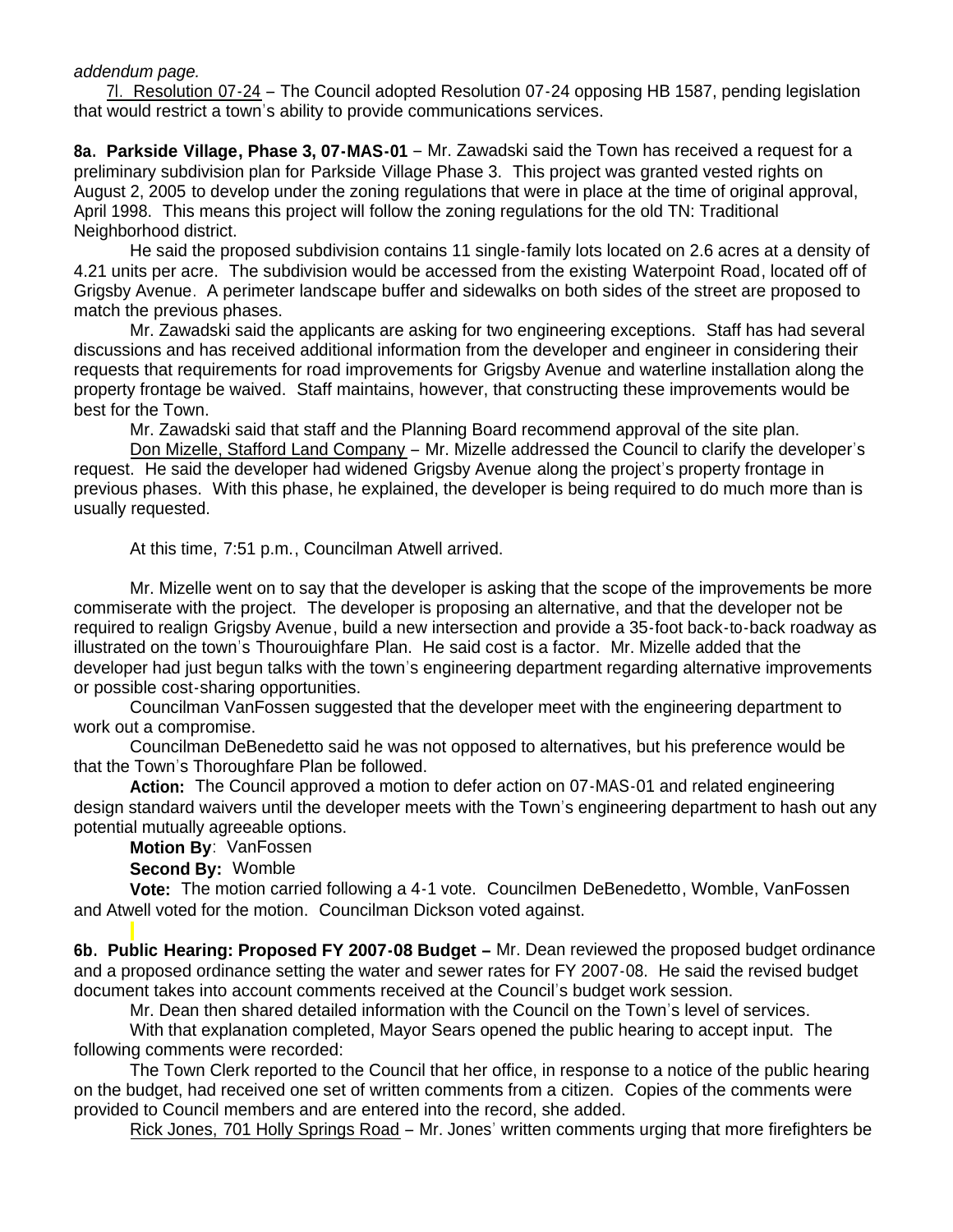included in the budget in order to operate apparatus are incorporated into these minutes as addendum pages.

Smedes York -- Mr. York addressed the Council, asking that the Town consider a financial grant to Hospice of Wake County for the construction of a 20-bed facility in Cary. He said Hospice already has raised more than \$6 million in private contributions. He said the facility would serve to allow families to live together during the final days of a loved one. He, on behalf of Hospice, requested that the Town consider funding in the amount of \$50,000 over a period of five years.

He said he believes all 12 municipalities in Wake County would participate.

Mayor Sears asked what the procedure would be to take into account additional budget considerations.

Mr. Dean said the Council could wait to adopt the budget ordinance, or the Council could adopt the ordinance and then amend the budget after July 1.

Councilman VanFossen suggested the Council also could take the request to the FY 2008-09 budget since \$10,000 could be made available July 1, 2008.

The Council directed that the item be added for individual consideration at one of the meetings to be held in July. Council asked that more information about the project also be provided.

Gerald Holleman, 5625 Easton Street – Mr. Holleman addressed the Council and asked that the Council consider cutting the tax rate.

There being no further input, the public hearing was closed.

Council members expressed thoughts on Mr. Dean's presentation, particularly in the areas of the town's healthy debt service, foresight of town leaders in the late 1990s and commendable police statistics.

Councilman DeBendetto suggested that the Council schedule a work session in the near future to discuss upcoming projects and associated debt.

 **Action #1:** The Council approved a motion to adopt Ordinance 07-08 enacting the FY 2007-08 operating budget, effective July 1, 2007.

 **Motion By:** VanFossen **Second By:** Atwell **Vote:** Unanimous. A c*opy of Ordinance 07-08 is incorporated into these minutes as addendum pages.*

 **Action #2:** The Council approved a motion to adopt Ordinance 07-09 setting the water and sewer rates for the fiscal year beginning July 1, 2007.

 **Motion By:** Womble **Second By:** VanFossen **Vote:** Unanimous A c*opy of Ordinance 07-09 is incorporated into these minutes as an addendum page.*

**8b. Walgreens and Bank Site, 07-DP-04 –** Mr. Zawadski said the Town has received a request for a development plan for 2.85 acres located on the southern corner of the intersection of Sunset Lake Road and Holly Springs Road. The properties are located within the Northeast Gateway Area Plan. This is the first development plan to be submitted to the Town since the adoption of the Northeast Gateway Area Plan on March 21, 2006, he noted.

He said the proposed development plan is for the construction of an integrated center that would include a 14,600-square-foot Walgreens pharmacy and a 4,180-square-foot RBC bank.

He said the site would include one right-in and right-out access drive located off of Holly Springs Road and a second right-in and right-out access drive located on Sunset Lake Road. The plan includes a total of 75 parking spaces located throughout both of the sites.

Mr. Zawadski said the pharmacy site includes one drive-through lane located on the southwest façade of the building while the bank site includes a total of four drive-through lanes located on the southeast side of the building. Three pedestrian connections are proposed to connect the site to the adjacent public sidewalks along Holly Springs Road and Sunset Lake Road. In addition, park benches located on stamped concrete pads are proposed near the pedestrian connections to satisfy the UDO open space requirement for the integrated center.

This project would be located within a Gateway Corridor and is therefore subject to a higher degree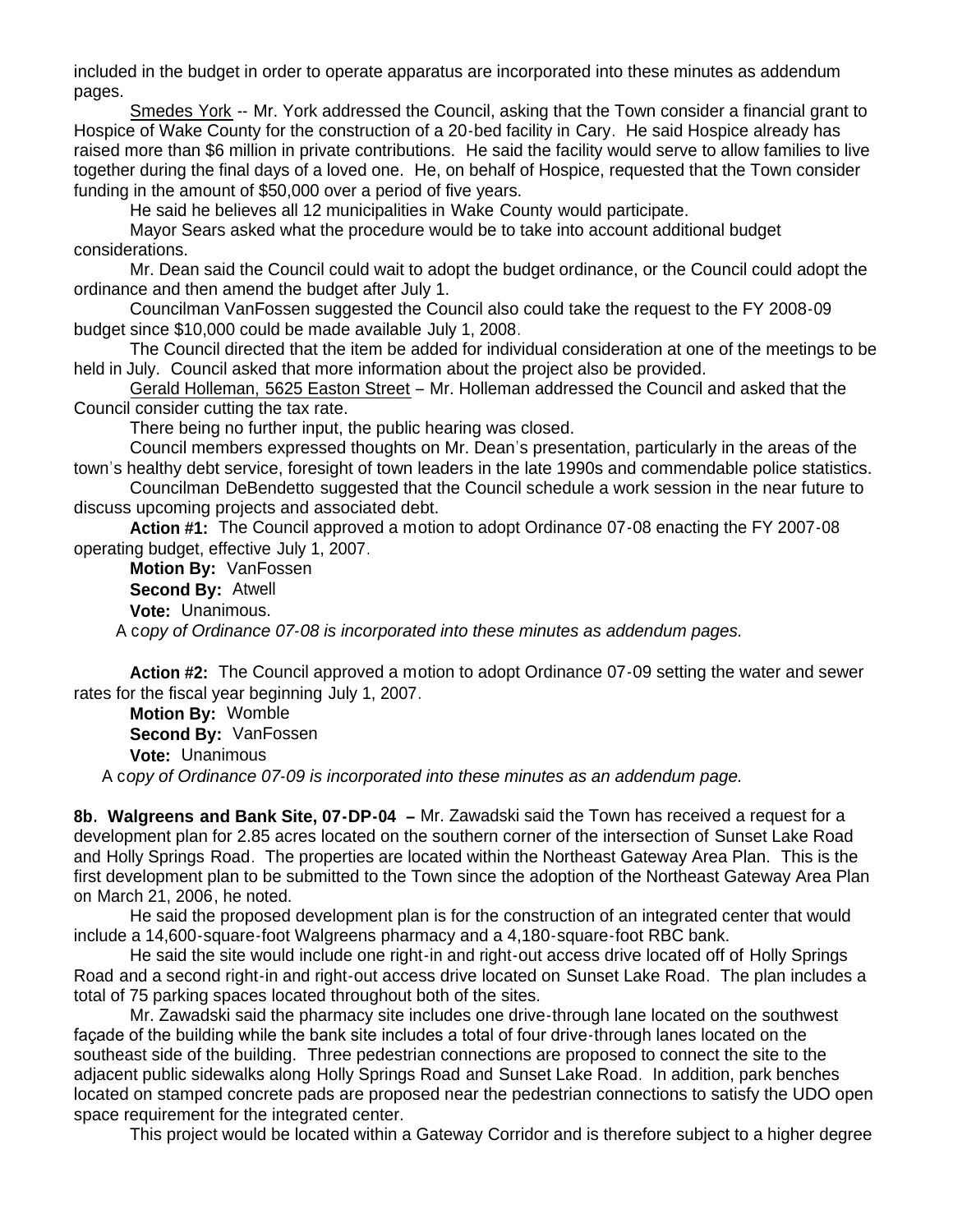of architectural requirements. Since this project would be an integrated center, both of the buildings are required to use similar building colors and materials. The two buildings are proposed to be constructed primarily of a red colored brick along with secondary building materials that include a light brown stone and EIFS colored to match the stone. The pharmacy plan includes a dark green metal roof while the bank includes a charcoal colored shingle roof.

He said various architectural elements such as façade and roofline modulation, stone columns and foundation, metal canopies, multiple brick patterns, and multiple cornices are proposed for the pharmacy.

The bank plans includes architectural elements such as façade and roofline modulation, stone foundation, hipped roof with eave details, multiple brick patterns, and a covered entryway. Both building plans include matching gooseneck lights along the street-facing facades.

Mr. Zawadski said that staff and the Planning Board recommend approval with conditions.

 Councilman VanFossen asked if the developer of Walgreens would consider incorporating some of the design elements of the bank into the Walgreens design.

 A spokesman for the developer said the developer would be receptive to making changes as feasible to the Walgreens design to make it more complimentary to the bank building.

Councilman DeBenedetto asked if the parking featured on the plan was adequate.

 Mr. Zawadski responded that the number of parking spaces was within the town's ordinances and policy that encourage as few parking spaces as possible in order to minimize the visual impact of large parking areas.

 Loftee Smith of Withers and Ravenel – Mr. Smith addressed the Council saying that the developers had reduced the number of parking spaces, which also resulted in better internal circulation on the site.

 **Action:** The Council approved a motion to approve Development Plan #07-DP-04 for Walgreens and bank site as submitted by Withers and Ravenel, Project Number 2061523, dated Revised 5/7/07 with the following conditions:

1. Within 10 days of Town Council approval, a revised set of plans that includes the following shall be submitted:

a. Building elevations shall be revised to include the following:

- i. Cornice shall be added to the columns on the side and rear of the pharmacy.
- ii. Correct building materials and colors indicated for the bank to match the pharmacy.
- b. Reduce parking lot screening along Holly Springs Road by half and provide a minimum of one tree and 8 shrubs in the two empty islands along holly springs road and minimum of eight shrubs in the island adjacent to the pharmacy entrance.
- c. Provide a minimum of one tree and four shrubs in the empty parking lot island adjacent to the Sunset Lake Road driveway.
- d. Correct the amount of foundation landscaping around the pharmacy to match the table.
	- e. Revise lighting plan to match the number of gooseneck lights shown on the building elevations and verify building lights will be a full-cutoff design.
	- f. Extend the cross-access easement on the southwest side of the property to the property line for the full length of that property line.
	- g. Clarify cross-section for Sunset Lake Road to show actual dimensions measured from the centerline to the back of curb and/or right of way. Staff has recently discovered that Sunset Lake Road is a 69' btb cross-section in front of this project. Clearly show the actual crosssection dimensions on the plans.
- 2. Style of benches must be submitted to and approved by the Department of Planning and Zoning.
- 3. Fee-in-lieu of pump station upgrade will be required.
- 4. The following items are to be included with the  $1<sup>st</sup>$  construction drawing submittal (later in the approval process):
	- a. Provide hydraulic grade line calculations for the downstream existing system with proposed addition from this site development.
	- b. Show and label backwater easements (to be recorded) at storm drainage inlets; provide 100 year calculations accordingly.
	- c. Provide a comprehensive drainage area map and supporting calculations.
	- d. A Traffic Impact Analysis is required this has been submitted for review during preliminary plan review and will need to be resolved prior to 1<sup>st</sup> construction drawing submittal.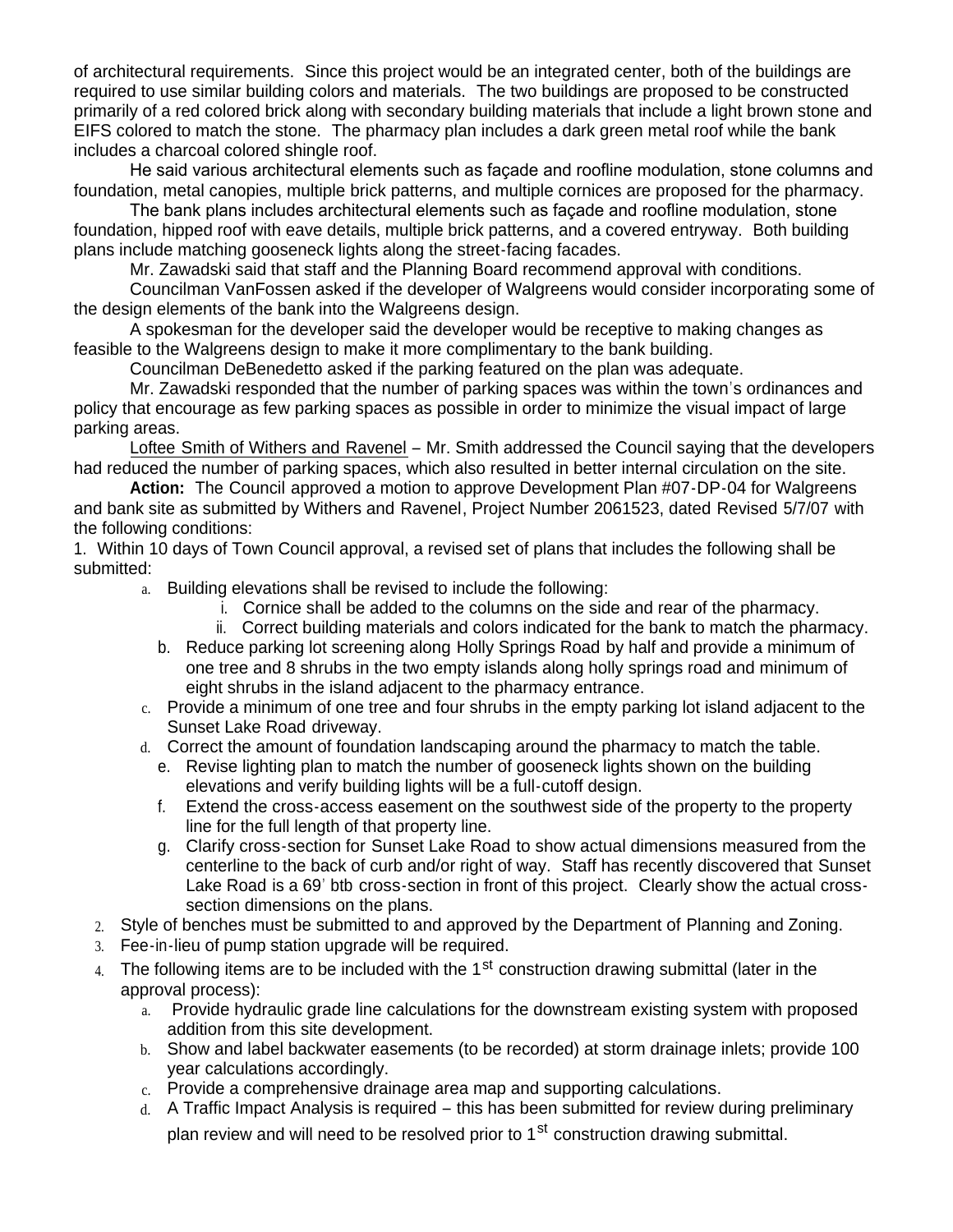**Motion By:** Atwell **Second By:** Dickson **Vote:** Unanimous.

**8c. Jim Wright House Conversion, 07-DP-08** – Mr. Zawadski said the Town has received a request for a development plan to convert the existing Jim Wright house located on Avent Ferry Road from a residential to a commercial use.

 Mr. Zawadski said that currently, the property is being used as a commercial use and is in violation of the Unified Development Ordinance and State Building Code.

 He said in order for the house to be properly converted to a commercial use, parking, landscaping and interior building modifications must be provided in accordance with the UDO and State Building Code. The plan proposes to use the existing house as an office space with no exterior building modifications at this time. A total of 10 parking spaces along with foundation, parking lot, and perimeter landscaping are provided in accordance with the UDO.

 He said the applicant is requesting two engineering exceptions: waivers of road widening improvements to Avent Ferry Road and for water line construction along the property frontage on Avent Ferry Road.

Mr. Zawadski said that staff and the Planning Board recommend approval of the development plan with conditions.

Don Mizelle, Stafford Land Company – Mr. Mizelle addressed the Council to state the developer's case for requesting waivers. He explained that his company, although it has sold the property to new owners, is responsible for providing the improvements. He said the town's 2001 Thoroughfare Plan does not show Avent Ferry Road Extended.

Ms. Goodson responded that this portion of roadway is not on the 2001 Thoroughfare Plan but is approved on the Village District Area Plan. Mrs. Sudano also noted that the Town requires that all streets be brought up to town standards with development.

Tom Spaulding, 972 Trinity Road, Raleigh – Mr. Spaulding addressed the Council on the topic of the Center Street intersection. He said the answer is not the widening of Avent Ferry Road, but the realignment of the extension. He said if widening is done now, it may have to change with the development of Monument Park.

Mr. Mizelle also asked the Council to treat this site in the same way it has treated property conversions in the past. Generally, he said, simple conversions of residential properties to commercial use have been excepted from road widening requirements.

**Action #1:** The Council approved a motion to deny an exception to the Engineering Design and Construction Standards Section 3.02 and UDO Section 7.07-B14 in association with Development Petition #07-DP-08 for the Wright House, to waive road improvements along Avent Ferry Road as submitted by Spaulding and Norris, project number 596-05, date revised 5/3/07.

# **Motion By:** Atwell

### **Second By:** Dickson

 **Vote:** The motion carried following a 4-1 vote. Councilmen DeBenedetto, Womble, Atwell and Dickson voted for the motion. Councilman VanFossen voted against.

**Action #2:** The Council approved a motion to deny an exception to the Engineering Design and Construction Standards Section 6.03-A in association with Development Petition #07-DP-08 for the Wright House, to waive water line construction along the property frontage on Avent Ferry Road as submitted by Spaulding and Norris, project number 596-05, date revised 5/3/07.

**Motion By:** Atwell

**Second By:** Dickson

 **Vote:** The motion carried following a 4-1 vote. Councilmen DeBenedetto, Womble, Atwell and Dickson voted for the motion. Councilman VanFossen voted against.

**Action #3:** The Council approved a motion to approve Development Plan #07-DP-08 for Wright House as submitted by Spaulding and Norris, Project Number 596-05, dated Revised 5/3/07 with the following conditions: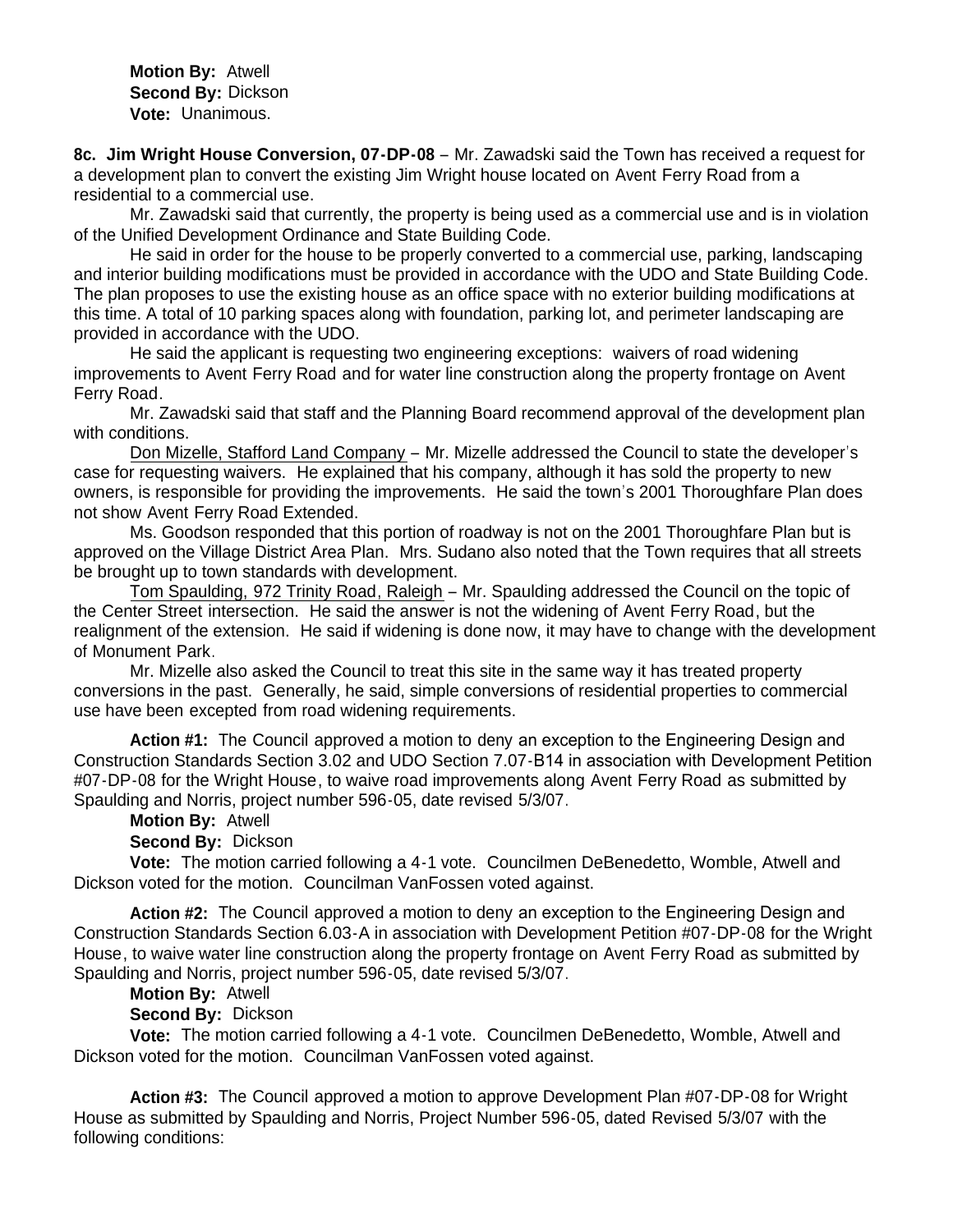- 1. A building permit, fire inspection, sign permit, and privilege license for the current location must all be obtained within 90 days of Town Council approval in order to legally convert the property from a residential to a commercial use.
- 2. Within 10 business days of Town Council approval, revised plans will need to be submitted addressing the following items (unless otherwise approved with an exception by Town Council):
	- a. Road improvements (including sidewalk) in accordance with the Town standards shall be shown on the plan and completed with this project for Avent Ferry Road (half of a 41' btb on 65' ROW).

b. Waterline shall be extended to and along the entire roadway frontage of this project.

**Motion By:** Atwell **Second By:** DeBenedetto

**Vote:** Unanimous

**8d. Veterans Park Picnic Shelter** – Mr. Bradley said staff had received information on a picnic shelter to be constructed at Veterans Park.

The 30x44 shelter is of modest size to serve family events and would have restrooms.

 **Action:** The Council provided direction and consensus that the footprint and concept of the proposed Veterans Park picnic shelter illustrated was acceptable in design.

**8e. Downtown Parking Options** – Mrs. Stephenson said the Holly Springs United Methodist Church is preparing to expand in the future. A preliminary master plan has been completed, and church officials anticipate a +/- 100-space parking lot.

 She said it has been proposed that this parking lot be a joint venture between the Town and the Holly Springs United Methodist Church.

 Mrs. Stephenson explained that due to future building locations, a +/- 76 space parking lot could be constructed at this time. The lot would serve the Village District and the Cultural Arts Center during the week and the church on Sundays. This is a unique opportunity to provide additional parking without the expense of purchasing the property, she said, adding that a ball park figure for construction of this project is \$275,000, or approximately \$3,600 per space. A more reliable construction estimate can be provided after a survey is completed, she noted.

 She said at a previous meeting, the idea of a parking deck was discussed and staff was instructed to investigate the option further. The Town of Cary spent \$7,290,000 for a 486-space parking deck, which is approximately \$15,000 per space, she reported.

Mrs. Stephenson said, using this estimate as a basis and assuming there would be  $+/-150$ spaces, the parking deck parking lot would cost the Town \$2,250,000. If the Council decides to pursue the parking deck option, an architectural firm would need to be hired to design the deck. Design costs are usually 15% to 20% of construction cost; therefore, this design would cost approximately \$450,000, she estimated. She added that this would bring the total cost of the parking deck to \$2,700,000.

Mrs. Stephenson explained to the Council that staff is seeking direction from the Council as to whether to pursue design of a parking deck as opposed to a single-level parking lot.

Councilman Atwell urged the Council to provide for as much parking as possible for the future. At the same time, he said it would be nice if increased parking also could be designed in a multi-level fashion so that it could be disguised as buildings to avoid the visual impact of too many parking lots.

Both Councilman VanFossen and Atwell touched on the importance of the town's providing adequate parking downtown not only for serving existing businesses and the Cultural Center but also for attracting new businesses and to serve the new community center, which is planned for a block on Main Street.

Councilman Atwell said, as a sidebar, that he is having second thoughts about the Town's plans to provide reverse-angle parking on Main Street. He said the unfamiliarity with this type of parking and the volume of traffic on Main Street concern him. He said he feels reverse-angle parking might be more appropriate for a less-intense environment like in a park parking lot.

Councilman VanFossen said he feels reverse angle parking will be safer because motorists can see oncoming traffic better before pulling out.

Councilman Atwell said he realizes the town's objective is to provide as much parking as possible;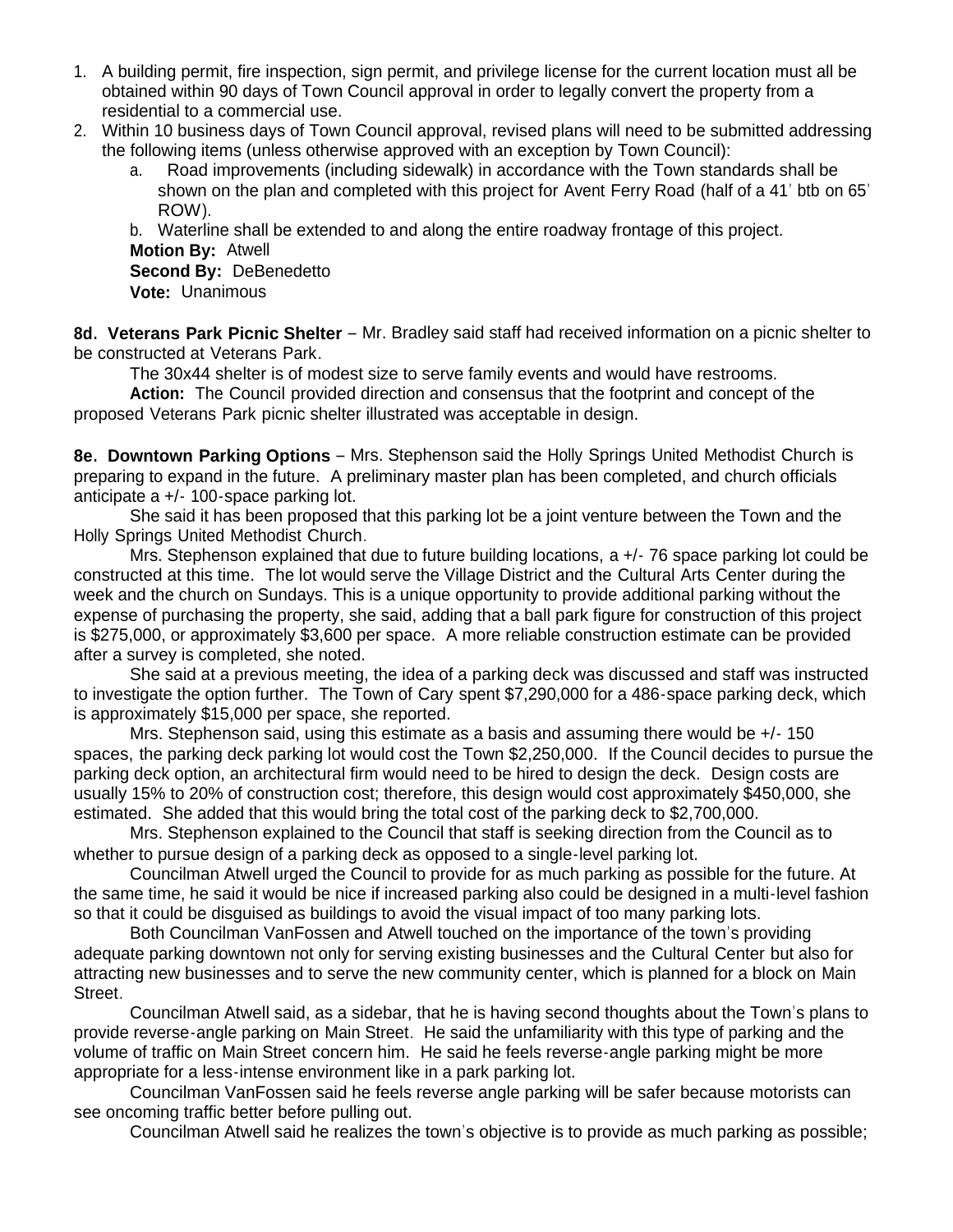however, he asked if parallel might be better or no parking at all on Main Street.

Mayor Sears asked if adjustments could be made to the plan so that if the reverse angle parking does not work, the striping could be covered and redrawn.

Mrs. Stephenson said that was a possibility, but the town's grant for the project may expire if construction of landscaped islands and other features is not commenced.

Councilman VanFossen said he feels strongly that parking on Main Street needs to be placed in front of the Village Office Condos, and he said he feels strongly that the current reverse angle parking design is a good plan.

Councilman Atwell said he admires innovative ideas, but he feels this type of parking would be best and safest in a less intense traffic environment.

**Council Direction:** Mrs. Stephenson clarified what Council is seeking from staff: to investigate and report back in July on whether the town can simply provide reverse angle striping for a six-month trial period without construction of other features without losing NCDOT grant funds for the project; to amend the current design to provide parking in front of the Village Office Condos; and to keep pursuing the deck parking option for the Methodist Church property and determine if more firm cost estimates can be figured after a survey is done to provide information on wetlands and topography in order to determine the actual feasibility of such a project.

**9. Other Business:** Councilman DeBenedetto asked about the interim code of ethics that he had proposed for the night's agenda. He said his interest is to put forth a replacement code of ethics that would ensure full and timely disclosure by elected officials. He read a lengthy prepared statement outlining his reasons for submitting for consideration his version of a new interim code of ethics that he would hope would provide more disclosure of information of private business practices of elected officials than is currently called for in the Council's current Code of Ethics.

 Councilman DeBenedetto's request was scheduled for the June 19 agenda when it was communicated to the Town Clerk that Councilman Atwell would not be present at the June 5 meeting.

 Councilman Atwell, said, from his perspective, he feels that the current policy is adequate and that all council members have exhibited strong ethical behaviors. He said he would support any efforts to improve any policies or practices of the Town, but he feels Councilman DeBenedetto's methods and intentions are suspect.

 Councilman Dickson said he would prefer, rather than replacing the current code with Councilman DeBenedetto's version, to take the current code and go through it paragraph by paragraph and making amendments throughout it. He pointed out that any time the Council amends an existing policy, it does so in this fashion.

The request is schedule for June 19 discussions.

 Councilman Womble addressed the Council, reading a prepared letter requesting specific disclosure.

 Councilman VanFossen addressed the Council regarding specialty street name signs and whether the Council should revisit its policy prohibiting them.

Councilman Atwell complimented staff for the successful Farmers Market.

 Councilman Womble said he was amazed to see the new ladder truck and new vacuum truck at work at the scene of a fatal construction accident. He also mentioned that the town needs to invest in lightweight trench shoring.

**10. Manager's Report:** Mr. Dean also commended staff for the Farmers Market and staff's handling of the trench accident; he reported that the Chamber of Commerce's State of the Town address was Thursday; he reported that the town had been awarded a \$1 million EDA grant for infrastructure in relation to the Novartis development; and he reminded the Council of the June 28 Avent Ferry Road fire station dedication.

 He then provided an overview of the entire landfill process in timeline fashion. The presentation takes the complex issue of the landfill and condenses it into an easy to follow and understandable way.

### **11. Closed Session:** None.